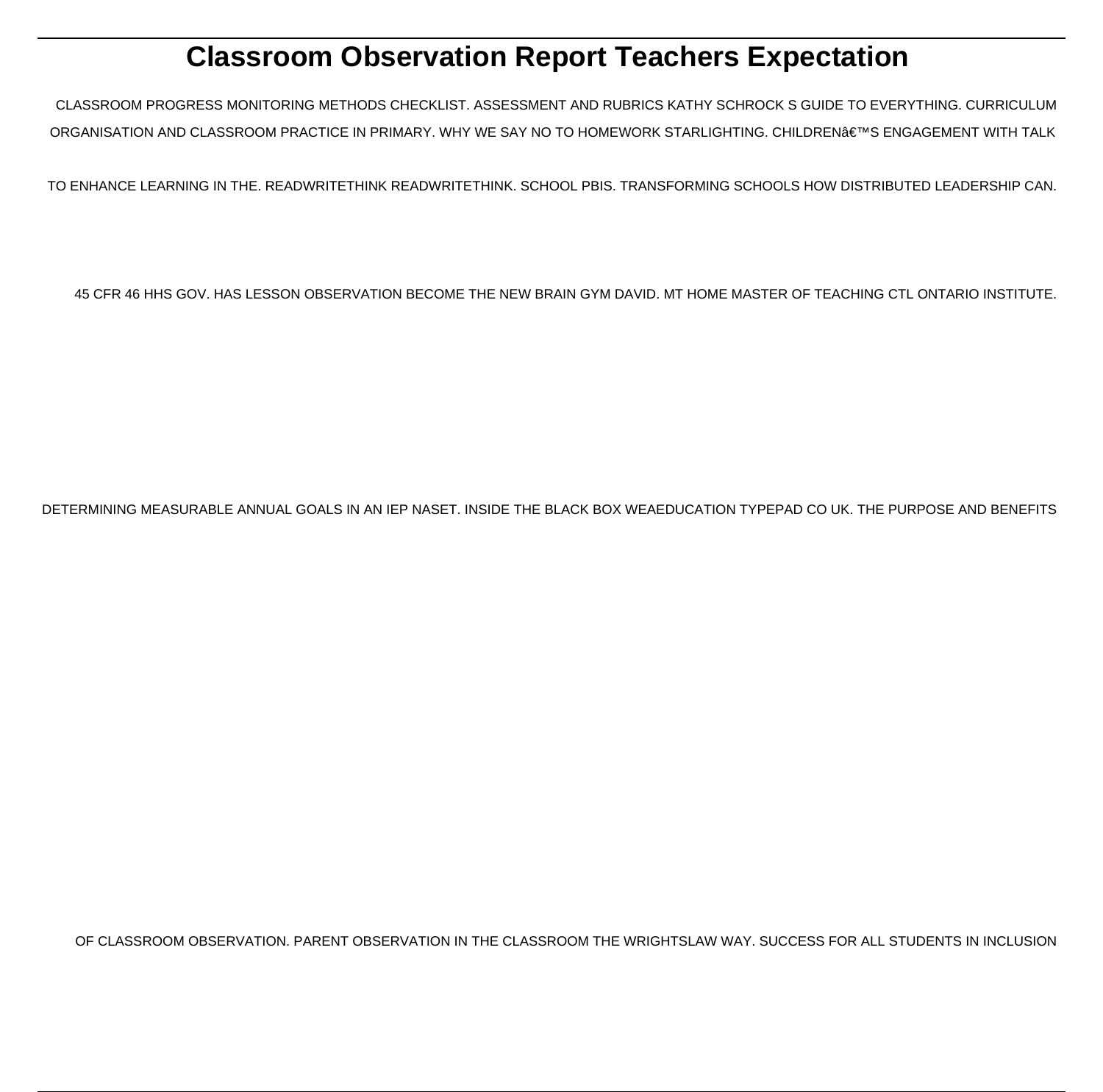EDUCATIONENGLAND ORG UK. AICPA THE FUTURE OF LEARNING. PROCEDURES FOR CLASSROOM TALK ASCD. WHAT ARE TEACHERS SUPPOSED TO BE DOING IN OUR CLASSROOMS. FREQUENTLY ASKED QUESTIONS FOR TEACHERS. AGRICULTURAL EXPERIENCE TRACKER AET. EXTENDING ENGLISH LANGUAGE LEARNERS CLASSROOM. PROFESSIONAL STANDARDS FOR TEACHING ASSISTANTS MITA

#### **Classroom Progress Monitoring Methods Checklist**

May 6th, 2018 - Classroom Progress Monitoring Methods Checklist Whenever teachers put an academic or behavioral intervention in place for a student they will also want to collect''**assessment and rubrics kathy schrock s guide to everything may 10th, 2018 - assessment of student mastery of content takes many forms this pages includes support materials for assessments that work with the common core state standards and rubrics for many different assessment products**''**CURRICULUM ORGANISATION AND CLASSROOM PRACTICE IN PRIMARY** MAY 10TH, 2018 - CURRICULUM ORGANISATION AND CLASSROOM PRACTICE IN PRIMARY SCHOOLS A DISCUSSION PAPER DES 1992 THE THREE WISE MEN REPORT''**WHY WE SAY NO TO HOMEWORK STARLIGHTING** SEPTEMBER 11TH, 2012 - IT'S BACK TO SCHOOL TIME TIME TO WRITE THAT LETTER AGAIN THE LETTER TO MY CHILD'S NEW TEACHER THAT EXPLAINS WHY OUR FAMILY BANS HOMEWORK THAT'S RIGHT I CARE ABOUT MY CHILDREN€™S LEARNING'

# '**CHILDREN'S ENGAGEMENT WITH TALK TO ENHANCE LEARNING IN THE**

MAY 10TH, 2018 - CHILDREN€™S ENGAGEMENT WITH TALK TO ENHANCE LEARNING IN THE PRIMARY SCHOOL CLASSROOM LITERATURE REVIEW'

# '**ReadWriteThink ReadWriteThink**

#### **May 11th, 2018 - Providing educators and students access to the highest quality practices and resources in reading and language arts instruction**''**School PBIS**

May 8th, 2018 - School Climate Academic Achievement and Social Behavior Competence The purpose of this technical brief is to provide an operational and applied overview of school climate that can guide decisions related to policy professional development and practice and systems implementation at the classroom school district

#### and state levels by Center''**Transforming Schools How Distributed Leadership Can**

May 10th, 2018 - Distributed Leadership Models Can Establish A Cadre Of Talented Educators Who Have End To End Responsibility For The Development Of The Teachers On Their Teams Allowing Leaders To Move Farther And Faster To Transform Their Schools'

## '**45 cfr 46 hhs gov**

may 8th, 2018 - code of federal regulations title 45 public welfare department of health and human services part 46 protection of human subjects revised january 15 2009'

'**Has lesson observation become the new Brain Gym David**

November 15th, 2013 - I've thought a lot about lesson observation over the past couple of years and have come to the conclusion that it is broken What is most

worrying is that it is almost universally accepted as the best way to bother hold teachers accountable and to drive improvements in the quality of teaching and learning in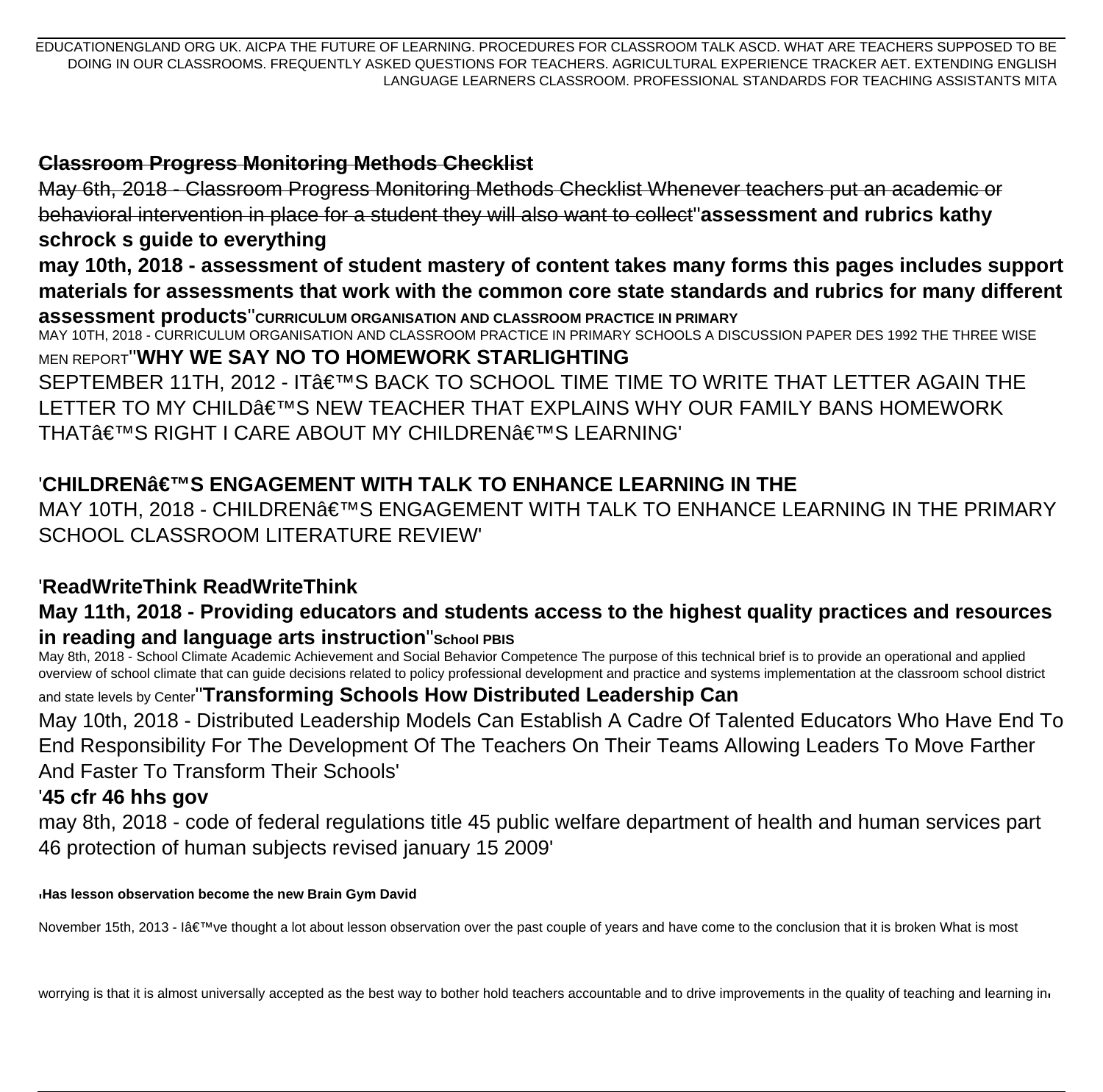# '**MT HOME MASTER OF TEACHING CTL ONTARIO INSTITUTE**

MAY 10TH, 2018 - WELCOME TO THE MASTER OF TEACHING PROGRAM THE MASTER OF TEACHING PROGRAM IS ONE OF THE PREMIER TEACHER EDUCATION PROGRAMS IN CANADA COMBINING A''**DETERMINING MEASURABLE ANNUAL GOALS IN AN IEP NASET**

MAY 10TH, 2018 - THE NATIONAL ASSOCIATION OF SPECIAL EDUCATION TEACHERS NATIONAL MEMBERSHIP ORG FOR TEACHERS PROFESSORS AND COLLEGE STUDENTS INVOLVED IN EDUCATION'

# '**Inside the Black Box weaeducation typepad co uk**

May 8th, 2018 - BERA short Final Draft 1 November 6 2001 Inside the Black Box Raising Standards Through Classroom Assessment Paul Black and Dylan Wiliam King's College London School of Education'

'**The Purpose and Benefits of Classroom Observation**

March 23rd, 2015 - Classroom observation is a process by which the institute of nursing Academic Support Person ASP sits in on one or more classroom sessions

#### record''**parent observation in the classroom the wrightslaw way**

may 10th, 2018 - to paraphrase jane austen $\hat{a} \in I$  it is a truth universally acknowledged that parental involvement supports positive student outcomes but does parental involvement extend to parents coming into the school to observe their child in his or her school setting''**Success for all Students in Inclusion Classes ASCD** May 11th, 2018 - Brain Friendly Strategies for the Inclusion Classroom by Judy Willis Table of Contents Chapter 1 Success for all Students in Inclusion Classes More Inclusion for More Students''**Government of Alberta**

May 10th, 2018 - This site is currently unavailable please try again later We apologize for any inconvenience'

# '**Extending English Language Learners Classroom**

May 8th, 2018 - Despite The Need To Use And Develop Their English Language Proficiency English Language Learners ELLs Are Often Quiet During Classroom Discussions The Response Protocol Was Developed To Help Teachers Elicit And Support The Oral Interactions Of ELL Students''**Cockcroft Report 1982 full text educationengland org uk**

May 9th, 2018 - Cockcroft Report Mathematics counts 1982 Dr WH Cockcroft Chairman Vice Chancellor New University of Ulster Coleraine' '**aicpa the future of learning**

may 10th, 2018 - the future belongs to those who are able to adapt evolve their thinking innovate and change but who will lead us there and who will equip us with the knowledge skills and training we need to

## thrive''**PROCEDURES FOR CLASSROOM TALK ASCD**

MAY 7TH, 2018 - CONTENT AREA CONVERSATIONS BY DOUGLAS FISHER NANCY FREY AND CAROL ROTHENBERG TABLE OF CONTENTS CHAPTER 5 PROCEDURES FOR CLASSROOM TALK THE BEST WAY TO GET A GOOD IDEA IS TO GET LOTS OF IDEAS'

'**what are teachers supposed to be doing in our classrooms**

may 6th, 2018 - 2 1 designs a classroom organization and management system built upon sound age appropriate expectations and research based strategies for